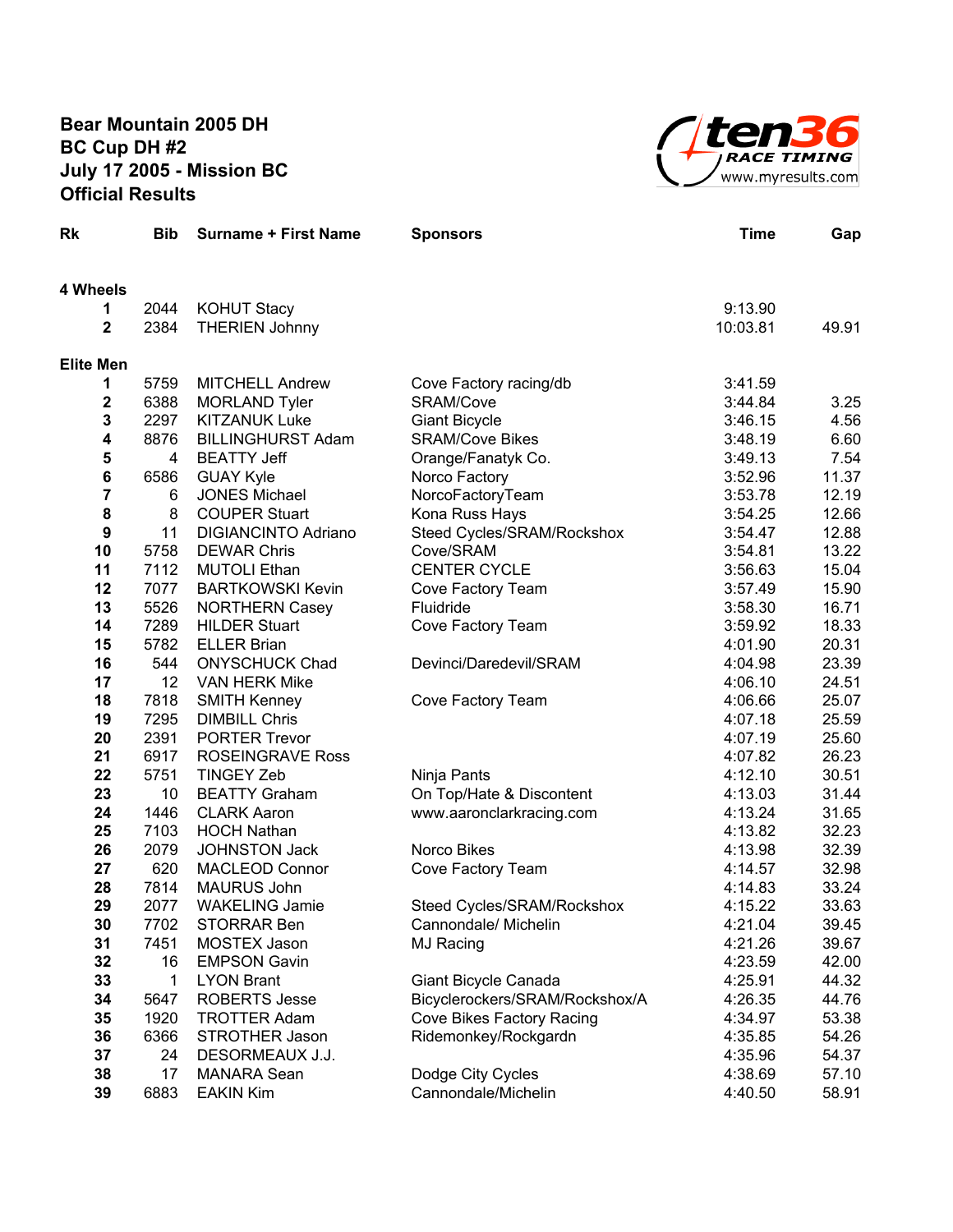| 40                      | 22   | FOX Gabe                   | Cove Bikes Factory Team       | 4:42.20 | 1:00.61 |
|-------------------------|------|----------------------------|-------------------------------|---------|---------|
| 41                      | 23   | <b>BOND Jeff</b>           | Cannondale/Beastgear/Magura   | 4:49.37 | 1:07.78 |
| 42                      | 5570 | <b>DAVIDSON Robbie</b>     | <b>Privateer Racing</b>       | 4:53.88 | 1:12.29 |
| 43                      | 8703 | THERRIEN J.S.              |                               | 5:22.09 | 1:40.50 |
| 44                      | 1314 | <b>KANTAKIS Chiron</b>     | Cannondale/Bicycle Sports Pac | 5:24.56 | 1:42.97 |
| <b>Elite Women</b>      |      |                            |                               |         |         |
| 1                       | 6156 | <b>SCHROETER Danika</b>    | Giant                         | 4:16.59 |         |
| $\mathbf 2$             | 33   | <b>CASSIDY Jenelle</b>     |                               | 4:43.08 | 26.49   |
| 3                       | 25   | <b>BAKER Brook</b>         | Norco                         | 4:46.00 | 29.41   |
| 4                       | 1656 | <b>WRIGHT Seana</b>        | Ozzies cycle                  | 4:46.61 | 30.02   |
| 5                       | 720  | KOZEVNIKOV Kelly           | Cove Club/Cove Bike shop      | 5:10.09 | 53.50   |
| 6                       | 2004 | <b>GRUNSKY Tanya</b>       | Gerick Cycle                  | 5:16.29 | 59.70   |
| $\overline{7}$          | 7821 | <b>STROTHER Laura</b>      | Ridemonkey/RockGardn          | 5:32.06 | 1:15.47 |
| Hardtail U15 Men        |      |                            |                               |         |         |
| 1                       | 8558 | <b>TENNANT Christopher</b> |                               | 5:14.71 |         |
| $\mathbf 2$             | 6640 | <b>TENNANT Conner</b>      |                               | 5:37.71 | 23.00   |
| 3                       | 7357 | <b>DOUCETTE Scott</b>      |                               | 5:38.25 | 23.54   |
| 4                       | 6880 | <b>SPENST Nathan</b>       |                               | 5:38.89 | 24.18   |
| 5                       | 8550 | <b>GOULD Clinton</b>       |                               | 5:52.90 | 38.19   |
| 6                       | 2457 | <b>CORBETT Tyler</b>       |                               | 5:59.44 | 44.73   |
| $\overline{7}$          | 5792 | <b>STOWARDS Jeremy</b>     |                               | 6:05.18 | 50.47   |
| <b>Hardtail U19 Men</b> |      |                            |                               |         |         |
| 1                       | 7499 | REMPEL John                |                               | 5:19.24 |         |
| $\overline{\mathbf{2}}$ | 2305 | <b>HALVORSON Scott</b>     |                               | 5:45.79 | 26.55   |
| 3                       | 7832 | <b>VISSER Brandon</b>      |                               | 6:01.21 | 41.97   |
| <b>Jr Expert Men</b>    |      |                            |                               |         |         |
| 1                       | 1552 | <b>MEASURES Ross</b>       |                               | 4:02.71 |         |
| 2                       | 2449 | <b>DENT Nick</b>           | Giant Canada/Team BC          | 4:05.44 | 2.73    |
| 3                       | 6064 | <b>JOHNSON Kyle</b>        |                               | 4:06.77 | 4.06    |
| 4                       | 1837 | <b>WALSH Casey</b>         |                               | 4:09.87 | 7.16    |
| 5                       | 1300 | RITCHIE Kyle               | Oakley/Kona/NRG               | 4:12.10 | 9.39    |
| 6                       | 994  | MCCONAGHY Adam             | Utopia, six-six-one           | 4:21.44 | 18.73   |
| 7                       | 1530 | PERCHESON Riley            |                               | 4:25.13 | 22.42   |
| 8                       | 1430 | <b>JAHENY Marcus</b>       | Spy Optic                     | 4:39.47 | 36.76   |
| 9                       | 513  | <b>MCSKIMMING James</b>    |                               | 8:39.35 | 4:36.64 |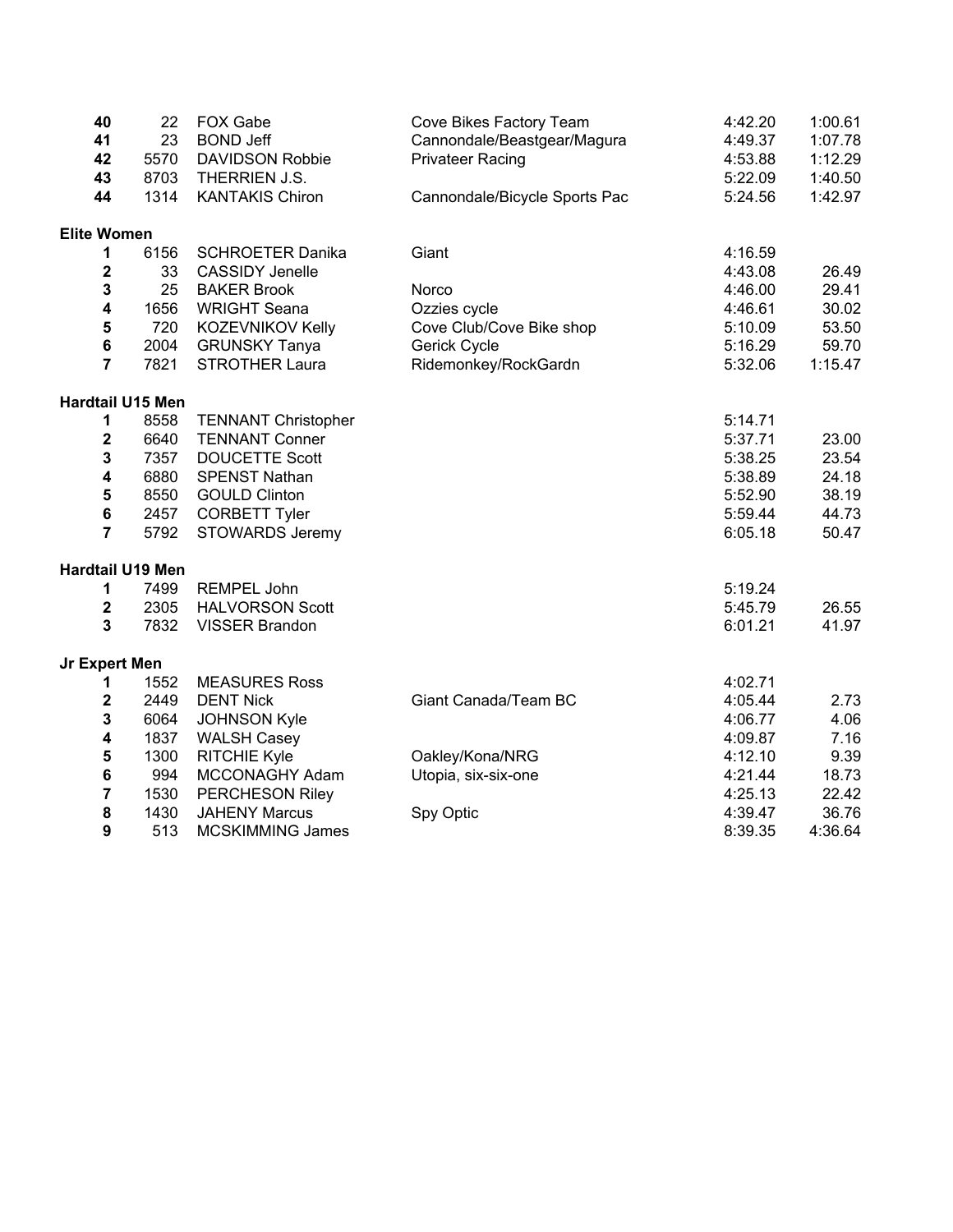| Jr Sport Men     |              |                                              |                                |                    |                |
|------------------|--------------|----------------------------------------------|--------------------------------|--------------------|----------------|
| 1                | 8297         | <b>ROBINSON Curtis</b>                       |                                | 4:18.99            |                |
| 2                | 2373         | <b>TROUSDELL Lorne</b>                       | AKA The Bike Shop              | 4:25.82            | 6.83           |
| 3                | 6392         | CARDOG Jordan                                |                                | 4:31.25            | 12.26          |
| 4                | 7022         | <b>WALLIS Mike</b>                           | bicycle cafe                   | 4:32.87            | 13.88          |
| 5                | 5594         | <b>KASPRICK John</b>                         | Free Ride Dawgs                | 4:38.35            | 19.36          |
| 6                | 2324         | <b>WHITE Graham</b>                          |                                | 4:39.92            | 20.93          |
| $\overline{7}$   | 7749         | <b>MARTIN Tyler</b>                          |                                | 4:50.64            | 31.65          |
| 8                | 6881         | <b>POULIN Derek</b>                          | <b>Empire Bike Shop</b>        | 4:52.67            | 33.68          |
| $\boldsymbol{9}$ | 5913         | <b>DIX Derek</b>                             |                                | 4:54.72            | 35.73          |
| 10               | 6877         | <b>SHINGLETON Jamie</b>                      |                                | 4:58.56            | 39.57          |
| 11               | 1687         | <b>BILTON Travis</b>                         | Lavan Apparel/ Freedom Bike sh | 4:59.10            | 40.11          |
| 12               | 9307         | <b>MINER Seth</b>                            |                                | 5:00.05            | 41.06          |
| 13               | 7001         | <b>HARGREAVES Matt</b>                       |                                | 5:08.20            | 49.21          |
| 14               | 2312         | <b>NORTHCOTE Kevin</b>                       |                                | 5:15.47            | 56.48          |
| 15               | 6000         | <b>BACHAND Chris</b>                         |                                | 5:16.83            | 57.84          |
| Did Not Finish   |              |                                              |                                |                    |                |
|                  | 2084         | <b>DEVRIES Jared</b>                         |                                |                    |                |
| Jr/U17 Expert W  |              |                                              |                                |                    |                |
| 1                | 1473         | <b>GATTO Micayla</b>                         | <b>OTE/Rocky Mountain</b>      | 4:57.81            |                |
| $\boldsymbol{2}$ | 1937         | <b>MILLER Miranda</b>                        | Norco/Team Squamish            | 5:02.63            | 4.82           |
| $\mathbf 3$      | 5616         | <b>MERKEL Aislinn</b>                        | team squamish                  | 5:20.01            | 22.20          |
| 4                | 2242         | <b>WOOD Brittany</b>                         |                                | 5:25.71            | 27.90          |
| 5                | 1606         | <b>TAYLOR Krissi</b>                         | <b>BC JR TEAM</b>              | 5:29.57            | 31.76          |
| 6                | 1226         | <b>SHORT Katherine</b>                       | On the Edge Race Club          | 5:38.28            | 40.47          |
| M30 Expert Men   |              |                                              |                                |                    |                |
| 1                | 6044         | <b>ANDERSON Eric</b>                         | Dizzy Cycles                   | 4:07.46            |                |
| $\boldsymbol{2}$ | 1321         | <b>ELLIOT Rob</b>                            | The Cove                       | 4:07.58            | 0.12           |
| 3                | 1039         | <b>BOX AI</b>                                | <b>Bike Barn</b>               | 4:09.34            | 1.88           |
| 4                | 6502         | <b>ADSIT Corey</b>                           |                                | 4:11.10            | 3.64           |
| 5                | 2182         | <b>STEVENSON Simon</b>                       |                                | 4:11.21            | 3.75           |
| 6                | 304          | PARSONS Wayne                                | Steed Cycles/SRAM/Rock Shox/Av | 4:11.79            | 4.33           |
| $\overline{7}$   | 7124         | <b>WALKER Clay</b>                           |                                | 4:12.31            | 4.85           |
| 8                | 8638         | <b>MORGAN Alex</b>                           | bcdracing.com                  | 4:13.57            | 6.11           |
| 9                | 15           | <b>BLOGG Jamie</b>                           | Maple Ridge Cycle              | 4:14.86            | 7.40           |
| 10               | 2459         | <b>ENNS Bryon</b>                            | Steed Cycles / Sram Rock Shox  | 4:15.68            | 8.22           |
| 11               | 840          | STARCEVIC John                               |                                | 4:20.71            | 13.25          |
| 12               | 2231         | <b>BLAIS Lee</b>                             |                                | 4:22.48            | 15.02          |
| 13               | 2003<br>2212 | <b>LABBE Patrick</b>                         |                                | 4:23.57            | 16.11          |
| 14               |              | PITTON John                                  | Fanatik Bike in Bellingham     | 4:26.61            | 19.15          |
| 15               | 2306         | <b>HENDREN Chad</b><br><b>BRITTAIN Brian</b> |                                | 4:32.68            | 25.22          |
| 16               | 834<br>1575  | <b>GRIMANN Ken</b>                           |                                | 4:34.80<br>4:34.94 | 27.34<br>27.48 |
| 17               | 1653         |                                              | Momentum Sports/Dirty/Astrix   | 4:38.08            | 30.62          |
| 18<br>19         | 7158         | <b>INGRAM Terry</b><br><b>PRIEST Matt</b>    | Pinkbike/Fracture              | 4:50.46            | 43.00          |
| 20               | 5704         | <b>ROQUE Derek</b>                           | Pinkbike/Fracture              | 5:02.69            | 55.23          |
|                  |              |                                              |                                |                    |                |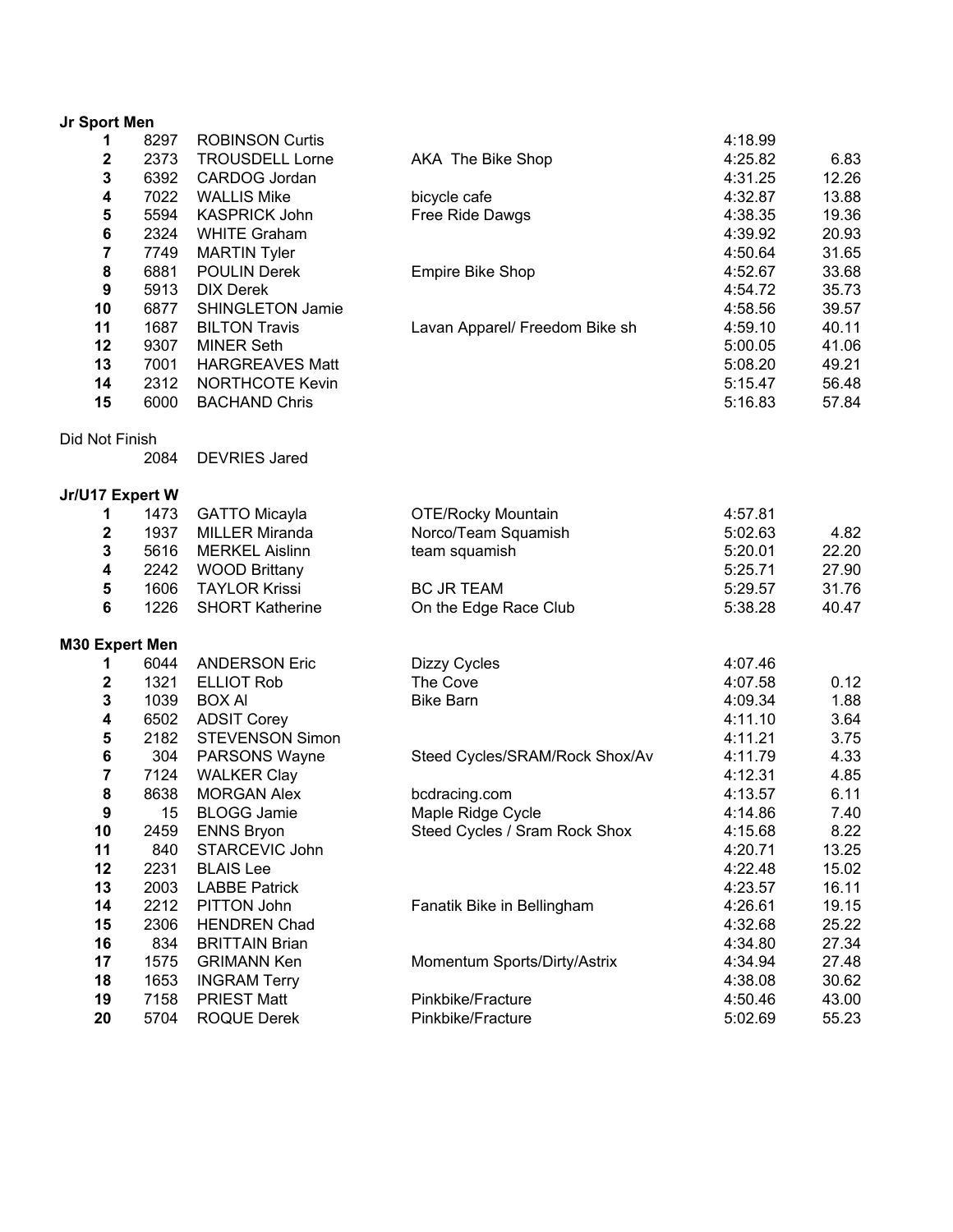| <b>M30 Expert Women</b> |              |                                               |                                     |                    |              |
|-------------------------|--------------|-----------------------------------------------|-------------------------------------|--------------------|--------------|
| 1                       | 1362         | <b>BRITTON Denise</b>                         | Freeride Dawg/Overtime Sports       | 5:37.56            |              |
|                         |              |                                               |                                     |                    |              |
| M30 Sport Men           |              |                                               |                                     |                    |              |
| 1<br>$\mathbf 2$        | 6872         | <b>KAULBACK Todd</b>                          |                                     | 4:38.48            |              |
| 3                       | 8549<br>7489 | <b>WILKES Dean</b><br><b>ONOFRICHUK Brian</b> | www.mtnbike.ca                      | 4:39.97<br>4:41.96 | 1.49<br>3.48 |
| 4                       | 2460         | <b>CAMERON Alex</b>                           |                                     | 4:42.23            | 3.75         |
| ${\bf 5}$               | 8647         | <b>LAGUARDIA Alex</b>                         |                                     | 4:42.98            | 4.50         |
| $\bf 6$                 | 2317         | <b>BOUCHER Steve</b>                          |                                     | 4:46.85            | 8.37         |
| $\overline{\mathbf{7}}$ | 6377         | <b>EAGLES Chris</b>                           |                                     | 4:47.53            | 9.05         |
| ${\bf 8}$               | 8730         | <b>VINK Timmy</b>                             | <b>Edmonds Cycle</b>                | 4:54.91            | 16.43        |
| $\boldsymbol{9}$        | 5888         | <b>WALKER Colin</b>                           |                                     | 4:55.40            | 16.92        |
| 10                      | 8545         | <b>GOSSMAN Brett</b>                          | <b>Team Pack-Filla</b>              | 5:02.37            | 23.89        |
| 11                      | 8573         | <b>SCHLOSSER Scott</b>                        | Rocky Mountain Bicycles             | 5:06.75            | 28.27        |
| 12                      | 7753         | <b>FERRIER James</b>                          | Self Sponsored                      | 5:10.67            | 32.19        |
| 13                      | 1880         | <b>HUGHES Lee</b>                             | maple ridge cycle                   | 5:20.79            | 42.31        |
| 14                      | 6882         | <b>RECTOR Greg</b>                            | Freeride Dougs/Maple Ridge Cyc      | 5:21.74            | 43.26        |
| 15                      | 8648         | <b>DAVIS Nigel</b>                            | <b>Bikezone</b>                     | 5:27.01            | 48.53        |
| 16                      | 2315         | <b>MONAHAN Ross</b>                           | Top 40 Woodworks Ltd.               | 5:31.12            | 52.64        |
| 17                      | 8534         | <b>GEIGER Rob</b>                             | Mtn.bike.ca                         | 6:21.72            | 1:43.24      |
|                         |              |                                               |                                     |                    |              |
| <b>M30 Sport Women</b>  |              |                                               |                                     |                    |              |
| 1                       | 2314         | <b>SAPRUNOFF Kimberly</b>                     | On Top Bike Shop                    | 5:06.86            |              |
| $\mathbf 2$             | 7403         | <b>CROCKER Tanya</b>                          |                                     | 6:28.46            | 1:21.60      |
| 3                       | 2362         | <b>MEDHURST Kerensa</b>                       | Cycle Logic, Prince George          | 7:27.63            | 2:20.77      |
|                         |              |                                               |                                     |                    |              |
| M40 Expert Men          |              |                                               |                                     |                    |              |
| 1                       | 5770         | <b>RYAN Tom</b>                               | pilsner                             | 4:42.39            |              |
| $\boldsymbol{2}$        | 9269         | ROUSSEAU Olivier                              | <b>Cove Bikes</b>                   | 4:47.88            | 5.49         |
| 3                       | 1383         | <b>EARNSHAW Todd</b>                          | <b>Wenting Cycle/Trident Sports</b> | 4:54.98            | 12.59        |
| 4                       | 2458         | <b>LONGDEN Gordon</b>                         |                                     | 4:56.40            | 14.01        |
| 5                       | 7528         | <b>MILSTED Martin</b>                         | Center Cycle                        | 5:05.58            | 23.19        |
| 6                       | 503          | <b>EHMAN Don</b>                              | <b>KTC</b>                          | 5:16.33            | 33.94        |
| $\overline{\mathbf{7}}$ | 2295         | <b>MORIN Peter</b>                            |                                     | 5:34.32            | 51.93        |
| 8                       | 6311         | <b>BURBINE Greg</b>                           | Keefer Lake Resort                  | 6:02.16            | 1:19.77      |
| M40 Sport Men           |              |                                               |                                     |                    |              |
| 1                       | 6874         | <b>MARKWAT John</b>                           |                                     | 4:55.68            |              |
| $\mathbf 2$             | 6871         | <b>PARCHER Mike</b>                           | Ozzies                              | 4:58.74            | 3.06         |
| 3                       | 5795         | <b>LAY Charles</b>                            |                                     | 5:14.17            | 18.49        |
| 4                       | 2089         | <b>SAVORY Bruce</b>                           | <b>Steed Cycles</b>                 | 5:16.54            | 20.86        |
| ${\bf 5}$               | 6875         | MENZIES Ian                                   |                                     | 5:31.33            | 35.65        |
| $\bf 6$                 | 2236         | <b>WHITE Gordon</b>                           | <b>KBRA</b>                         | 5:33.66            | 37.98        |
| $\overline{\mathbf{7}}$ | 5657         | <b>DARLING Scott</b>                          | <b>Purcell Mtn Bike</b>             | 5:34.15            | 38.47        |
| ${\bf 8}$               | 7474         | <b>STEIN Jake</b>                             |                                     | 5:37.74            | 42.06        |
| 9                       | 9446         | <b>WESTEINDE Nick</b>                         |                                     | 5:51.36            | 55.68        |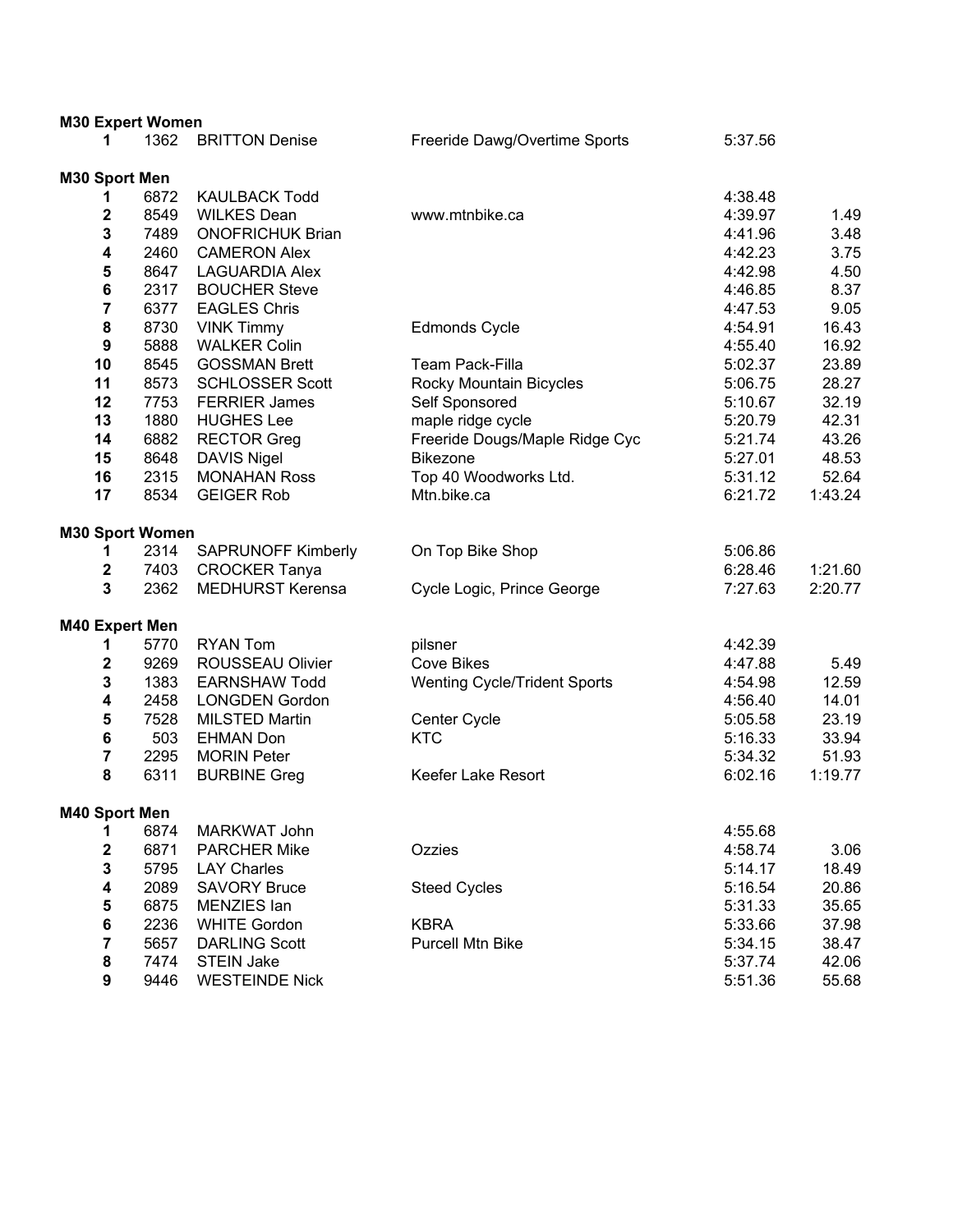| <b>Sr Beginner Men</b>  |      |                        |                             |         |         |
|-------------------------|------|------------------------|-----------------------------|---------|---------|
| 1                       | 6762 | <b>SHERMAN Robbie</b>  | Rocky Mtn                   | 4:07.03 |         |
| 2                       | 2361 | <b>MCDONALD Colin</b>  |                             | 4:22.28 | 15.25   |
| 3                       | 2399 | <b>MANN David</b>      | Cyclepath                   | 4:29.99 | 22.96   |
| 4                       | 2033 | <b>FILMER Andrew</b>   |                             | 4:31.87 | 24.84   |
| ${\bf 5}$               | 2296 | <b>BROWN Matt</b>      |                             | 4:32.00 | 24.97   |
| $\bf 6$                 | 2177 | <b>BONAR Justin</b>    | <b>AVR</b>                  | 4:32.23 | 25.20   |
| $\overline{7}$          | 2217 | <b>COLEMAN Tim</b>     | John Henry Bike Shop        | 4:34.00 | 26.97   |
| 8                       | 7822 | <b>EASON Dustin</b>    | Wentings Cycle Mission      | 4:34.14 | 27.11   |
| $\boldsymbol{9}$        | 7810 | <b>MACDONALD Chris</b> |                             | 4:37.21 | 30.18   |
| 10                      | 7035 | <b>STRAIN Jamie</b>    | Keefer Lake Resort          | 4:38.04 | 31.01   |
| 11                      | 5780 | <b>BARTLETT Darryl</b> | <b>Carve Components</b>     | 4:42.69 | 35.66   |
| 12                      | 2451 | <b>HILL Dave</b>       |                             | 4:50.14 | 43.11   |
| 13                      | 5779 | <b>HERRIOT James</b>   |                             | 4:51.47 | 44.44   |
| 14                      | 6914 | <b>YOUNG Terry</b>     |                             | 4:52.94 | 45.91   |
| 15                      | 6140 | <b>HILL Brad</b>       | Kelowna cycle               | 4:58.58 | 51.55   |
| 16                      | 6918 | <b>FRIESEN Jeremy</b>  |                             | 5:02.75 | 55.72   |
| 17                      | 7291 | <b>HILL Mitch</b>      |                             | 5:18.05 | 1:11.02 |
| 18                      | 7807 | <b>BOULET Brent</b>    | Maple Ridge Cycle           | 5:33.66 | 1:26.63 |
| 19                      | 7747 | DOULE Dan              |                             | 9:10.97 | 5:03.94 |
| <b>Sr Expert Men</b>    |      |                        |                             |         |         |
| 1                       | 2323 | NEWMAN Ryan            | <b>NSMB</b>                 | 3:54.95 |         |
| $\mathbf 2$             | 2092 | <b>GNITT Tyler</b>     | <b>Full Boar Bike Store</b> | 3:56.38 | 1.43    |
| 3                       | 1084 | <b>MCNABB Tyler</b>    |                             | 4:05.79 | 10.84   |
| $\overline{\mathbf{4}}$ | 6263 | <b>TERWIEL Justin</b>  | Full Boar Bike Store        | 4:10.77 | 15.82   |
| 5                       | 6330 | <b>ELLINGSON Josh</b>  | AKA the bike shop           | 4:15.52 | 20.57   |
| $\bf 6$                 | 2030 | <b>LEIGH Jeff</b>      | Atomlab/GRC/THE/661/Dincus  | 4:16.73 | 21.78   |
| $\overline{7}$          | 7938 | <b>MCKINNON Neil</b>   | Oak Bay Bikes/Norco         | 4:17.27 | 22.32   |
| 8                       | 7475 | <b>CARRUTHERS Josh</b> |                             | 4:25.65 | 30.70   |
| $\boldsymbol{9}$        | 2234 | <b>STEIN Daniel</b>    |                             | 4:25.89 | 30.94   |
| 10                      | 5893 | <b>JAGGER Matt</b>     | MJ Racing                   | 4:26.44 | 31.49   |
| 11                      | 2170 | <b>BJORSELL Emil</b>   |                             | 4:28.58 | 33.63   |
| 12                      | 5794 | <b>KASPRICK Ryder</b>  |                             | 4:30.31 | 35.36   |
| 13                      | 570  | <b>LUSTIG Erik</b>     |                             | 4:37.40 | 42.45   |
| 14                      | 2112 | <b>HORNFELT Brett</b>  | Empire Bike and Bord Shop   | 5:00.26 | 1:05.31 |
| <b>Sr Expert Women</b>  |      |                        |                             |         |         |
| 1                       | 7760 | <b>MUTOLI Joy</b>      | SPEEDY BEAVER RACING        | 5:22.97 |         |
| $\overline{\mathbf{2}}$ | 6995 | <b>ROBERTS Ber</b>     | <b>Team Billy</b>           | 5:27.69 | 4.72    |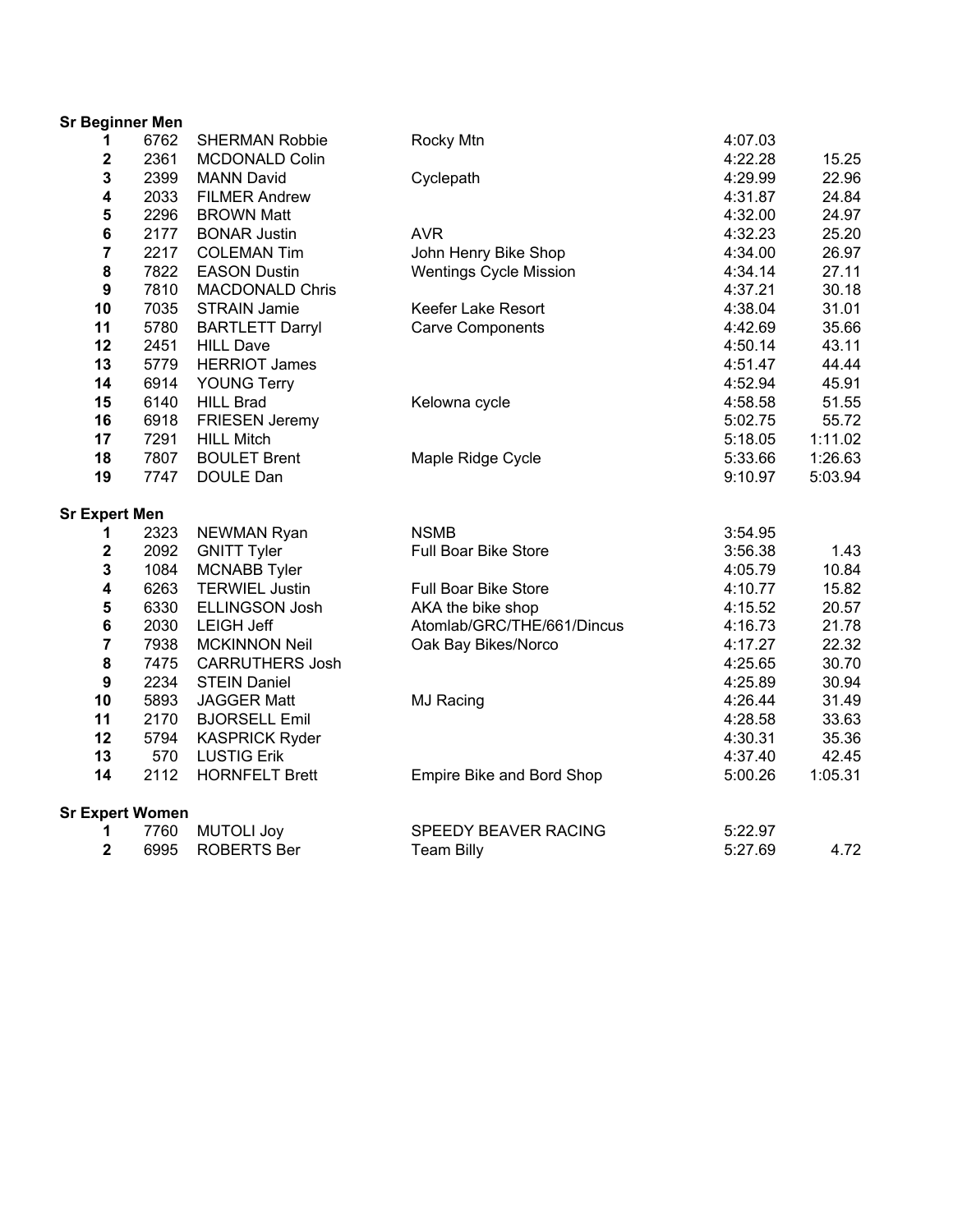|  |  |  | <b>Sr Sport Men</b> |
|--|--|--|---------------------|
|--|--|--|---------------------|

| 1                     | 7816 | <b>SHORT Kristian</b>     |                           | 4:12.69 |         |
|-----------------------|------|---------------------------|---------------------------|---------|---------|
| 2                     | 5611 | <b>WILD Sebastian</b>     | Cove/Race Face            | 4:16.40 | 3.71    |
| 3                     | 7850 | <b>TREMBLAY David</b>     | Rocky Mountain Bicycles   | 4:23.15 | 10.46   |
| 4                     | 6876 | <b>FAFARD Ewan</b>        | Maple Ridge Cycle         | 4:23.44 | 10.75   |
| 5                     | 2316 | <b>LEVY Michael</b>       |                           | 4:24.57 | 11.88   |
| 6                     | 2463 | <b>ROGERS Cameron</b>     | Brodie Bikes / Beast Gear | 4:25.74 | 13.05   |
| 7                     | 6342 | <b>WINDROSS Dustin</b>    |                           | 4:28.95 | 16.26   |
| 8                     | 2035 | <b>JENKINS Isaac</b>      | Pinkbike.com              | 4:32.72 | 20.03   |
| 9                     | 2088 | <b>PARSONS Mike</b>       |                           | 4:36.22 | 23.53   |
| 10                    | 8123 | <b>GENTZEL Gley</b>       | Fanatik Bike Co           | 4:36.49 | 23.80   |
| 11                    | 2104 | <b>BEAUSOLEIL Mike</b>    | Cannondale/Beastgear/BSP  | 4:40.27 | 27.58   |
| 12                    | 2386 | <b>O'CONNOR D'arcy</b>    | Rocky Mtn. Bicycles       | 4:42.55 | 29.86   |
| 13                    | 5600 | <b>SPENCE Scott</b>       | Freedom Bike Shop/Lavan   | 4:45.21 | 32.52   |
| 14                    | 5824 | PINETTE Landon            | <b>Red Shreds</b>         | 4:53.89 | 41.20   |
| 15                    | 6335 | <b>HARGROVE Rob</b>       | <b>Analytic Systems</b>   | 5:19.20 | 1:06.51 |
| 16                    | 8661 | <b>GROSSNICKLE Matt</b>   | Russ Hays/Norco           | 5:31.49 | 1:18.80 |
| 17                    | 7808 | <b>BOTHA David</b>        |                           | 5:34.54 | 1:21.85 |
| 18                    | 7482 | <b>HANNAY Mathew</b>      | Rocky Mountain Bicycles   | 5:36.34 | 1:23.65 |
| 19                    | 8702 | <b>OLK Tristan</b>        |                           | 6:39.71 | 2:27.02 |
| <b>Sr Sport Women</b> |      |                           |                           |         |         |
| 1                     | 2220 | <b>DUFFELS Kat</b>        |                           | 5:07.06 |         |
| 2                     | 2233 | <b>MARSHALL Karly</b>     |                           | 5:21.08 | 14.02   |
| 3                     | 7098 | <b>WILKINSON Margaret</b> | Freedom                   | 5:25.60 | 18.54   |
| 4                     | 2208 | <b>RHEAULT Carly</b>      |                           | 6:05.95 | 58.89   |

Did Not Finish

BOYKO Kimberley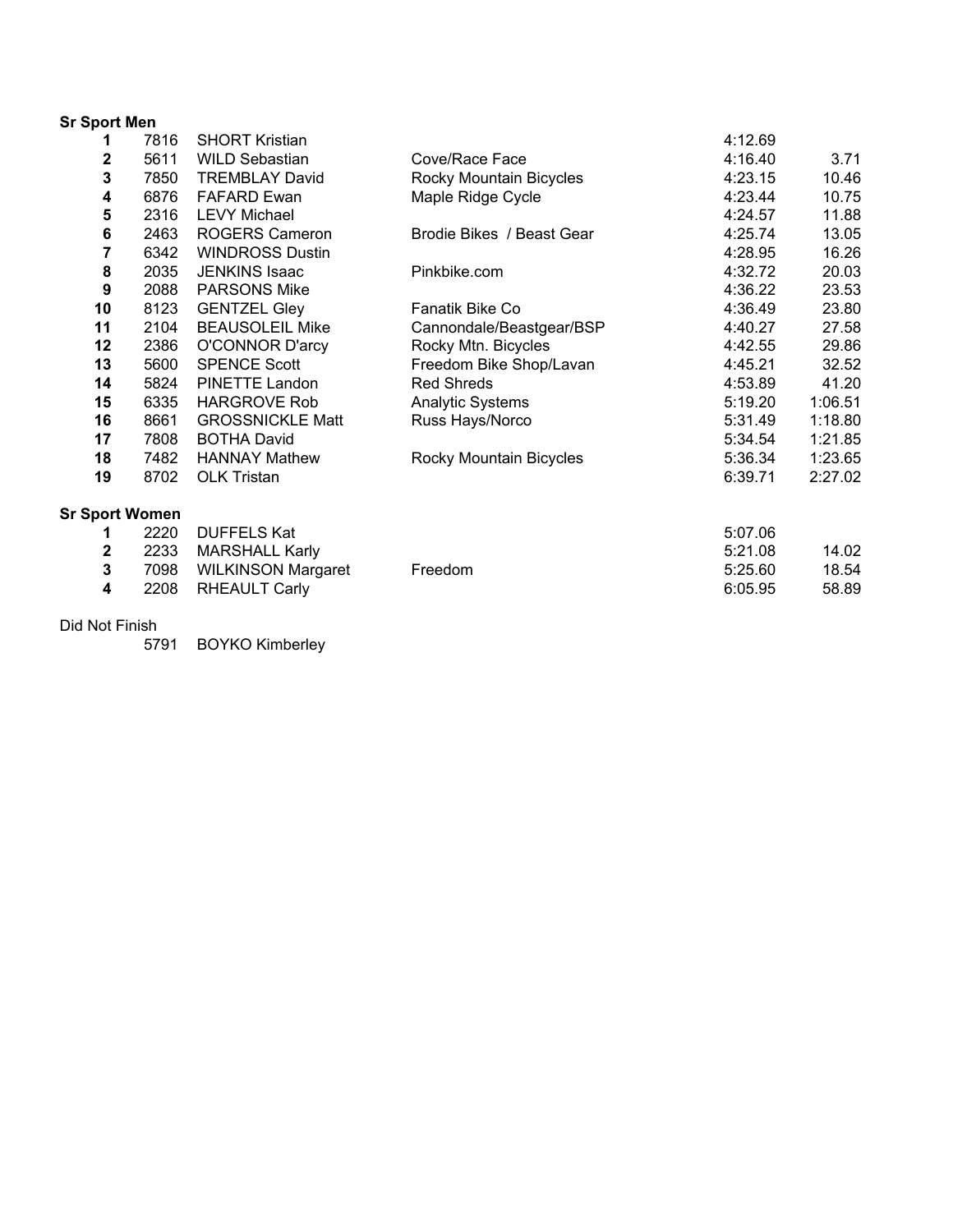| U15 Men |      |                         |                                       |          |         |
|---------|------|-------------------------|---------------------------------------|----------|---------|
| 1       | 2064 | PROCHASKA Alex          |                                       | 4:08.54  |         |
| 2       | 7584 | <b>ALLISON Tyler</b>    | Whistler                              | 4:30.47  | 21.93   |
| 3       | 8733 | SULLIVAN Ryan           | Cove Bikes / Marizochi / Oakle        | 4:50.10  | 41.56   |
| 4       | 5764 | <b>DARLING Jesse</b>    | <b>Purcell Mtn Bike</b>               | 4:51.60  | 43.06   |
| 5       | 7857 | <b>WESTEINDE Colin</b>  |                                       | 4:54.03  | 45.49   |
| 6       | 1888 | STODDART Kodi           | Sorca, Club Squamish                  | 5:00.04  | 51.50   |
| 7       | 2378 | <b>GROVES Casey</b>     | Fresh Air Experience                  | 5:00.90  | 52.36   |
| 8       | 9273 | <b>WOODMAN Justin</b>   | <b>Purcell Mtn Bike</b>               | 5:02.67  | 54.13   |
| 9       | 6513 | <b>CHAPMAN Braeden</b>  |                                       | 5:03.57  | 55.03   |
| 10      | 7477 | <b>HIBBS Justin</b>     | <b>Purcell Mountian Bike Race Clu</b> | 5:07.53  | 58.99   |
| 11      | 2185 | <b>QUESNEL Kyle</b>     | <b>CCA/SOCA BC</b>                    | 5:12.46  | 1:03.92 |
| 12      | 8339 | <b>BULLOCK Cole</b>     |                                       | 5:18.14  | 1:09.60 |
| 13      | 6320 | <b>CAMPBELL Craig</b>   |                                       | 5:19.38  | 1:10.84 |
| 14      | 2240 | ZOOBKOFF Trenton        | Sacred Ride<br>Nelson B.C.            | 5:20.33  | 1:11.79 |
| 15      | 5784 | <b>CAMPBELL Chance</b>  |                                       | 5:26.77  | 1:18.23 |
| 16      | 6736 | <b>MALLETT Sam</b>      |                                       | 5:27.98  | 1:19.44 |
| 17      | 2118 | <b>BERG Trevor</b>      |                                       | 5:49.85  | 1:41.31 |
| 18      | 6354 | <b>CASTELO Noah</b>     |                                       | 5:57.92  | 1:49.38 |
| 19      | 8640 | <b>CHARLTON Jesse</b>   |                                       | 6:00.31  | 1:51.77 |
| 20      | 5765 | <b>SUNBERG Chris</b>    | <b>Purcell Mtn Bike</b>               | 6:01.59  | 1:53.05 |
| 21      | 8740 | <b>OSTROM Mason</b>     |                                       | 6:28.18  | 2:19.64 |
| 22      | 7843 | <b>HALVARSON Trevor</b> | Mad March                             | 6:44.15  | 2:35.61 |
| 23      | 5688 | <b>CAIRNS Alex</b>      |                                       | 7:34.10  | 3:25.56 |
| 24      | 2132 | <b>CARR Anthony</b>     |                                       | 13:46.83 | 9:38.29 |

## Did Not Finish

FINCH Davis

## **U17 Expert Men**

|              | 1836 | <b>SMITH Steve</b>        | <b>BC</b> Team                 | 3:57.87 |       |
|--------------|------|---------------------------|--------------------------------|---------|-------|
| $\mathbf{2}$ | 1808 | VANDERHAM Ryan            | Rocky Mountain-Business Object | 3:59.35 | 1.48  |
| 3            | 2166 | <b>CSOKONAY Dan</b>       | NorcoFactoryTeam/Oakley/BowCyc | 4:12.06 | 14.19 |
| 4            | 1753 | <b>STANDIDGE Dilon</b>    | Gericks, Kona                  | 4:15.45 | 17.58 |
| 5            | 2026 | <b>GARSTIN Simon</b>      |                                | 4:18.04 | 20.17 |
| 6            | 6910 | <b>SALISBURY Kyle</b>     | Fanatik Bike Co                | 4:23.28 | 25.41 |
|              | 6346 | <b>WOODS Nick</b>         | <b>Full Boar Bike Store</b>    | 4:25.64 | 27.77 |
| 8            | 2327 | <b>GRANT Andrew</b>       | Fanatik                        | 4:31.00 | 33.13 |
| 9            | 1301 | <b>MANI-FLOWER Kieran</b> | Cove Factory Team              | 4:31.39 | 33.52 |
| 10           | 1996 | <b>SMITH Cody</b>         | Freedom, The Bike Shop - Pent  | 4:47.24 | 49.37 |
| 11           | 5597 | <b>REINRTZ Jordan</b>     |                                | 4:57.03 | 59.16 |